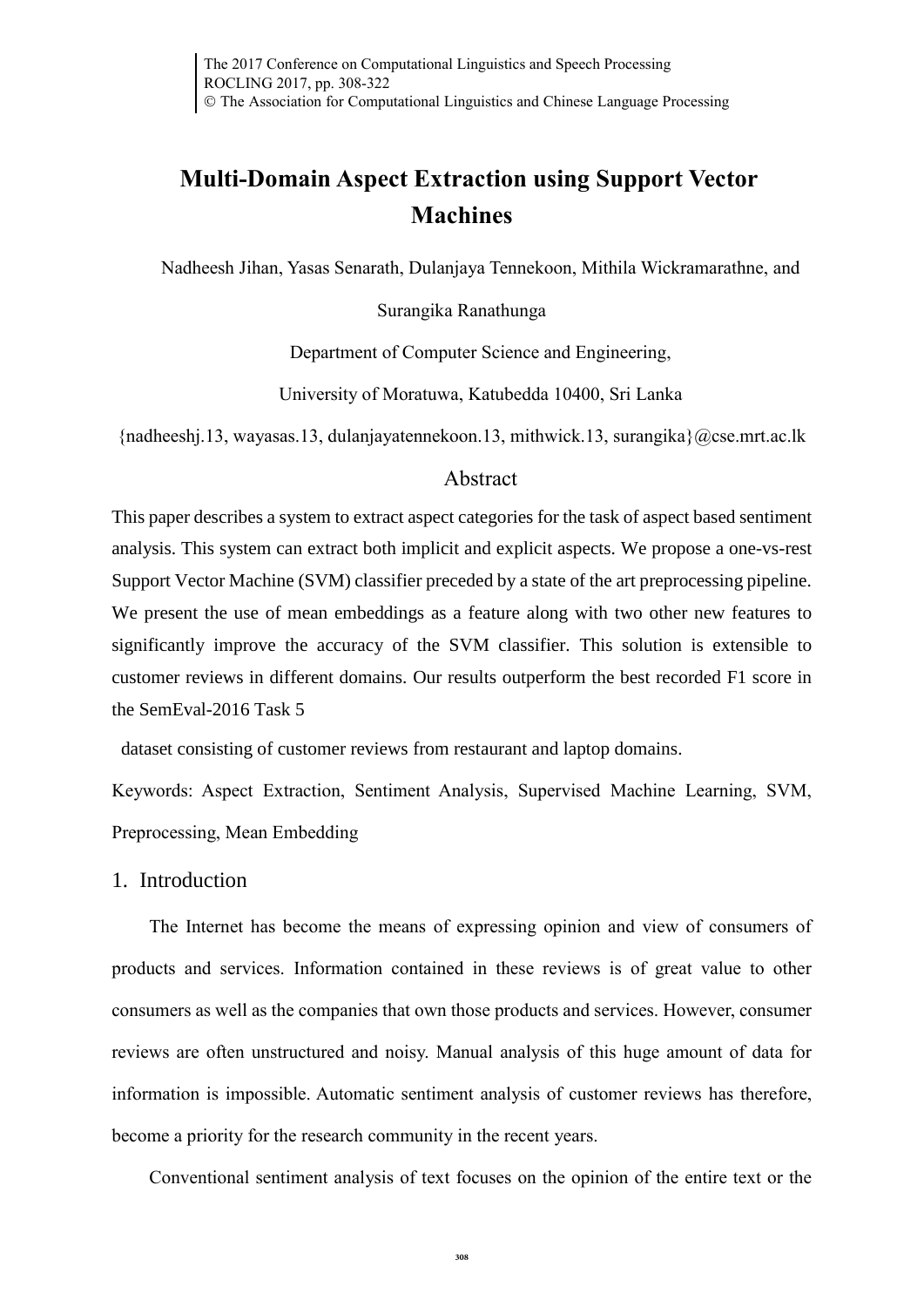sentence. In the case of consumer reviews, it has been observed that customers often talk about multiple aspects of an entity and express an opinion on each aspect separately rather than expressing opinion towards the entity as a whole [1]. Aspect Based Sentiment Analysis (ABSA) has emerged to tackle this issue. The goal of Aspect Based Sentiment Analysis is to identify aspects present in the text, and the opinion expressed for each aspect [2].

One of the most crucial tasks of ABSA is to extract aspects from the review text. The state of the art systems have trouble in working with multiple domains, detecting multiple aspects in a single sentence, handling a large number of hierarchical aspects and detecting implicit aspects where the aspect is to be inferred from the context [3]. The objective of our research is to develop new techniques that would be able to perform aspect extraction from customer reviews with high accuracy, across multiple domains.

A one-vs-rest Support Vector Machine (SVM) classifier and a list of carefully selected features are at the core of our supervised machine learning approach for aspect extraction. We identified that when Mean Embeddings are provided as a feature to the SVM classifier, results get improved significantly. The system was further enhanced using a clever text pre-processing pipeline complemented with context sensitive spell correction. Our system is able to outperform the best results submitted for SemEval-2016 Task  $5^i$ , in both restaurant and laptop domains.

The rest of the paper is organized as follows. In section 2, related work is discussed. Section 3 explains the SemEval-2016 Task 5 dataset. Section 4 elaborates our system in detail. Experimental results are discussed in section 5. Finally, section 6 concludes our paper.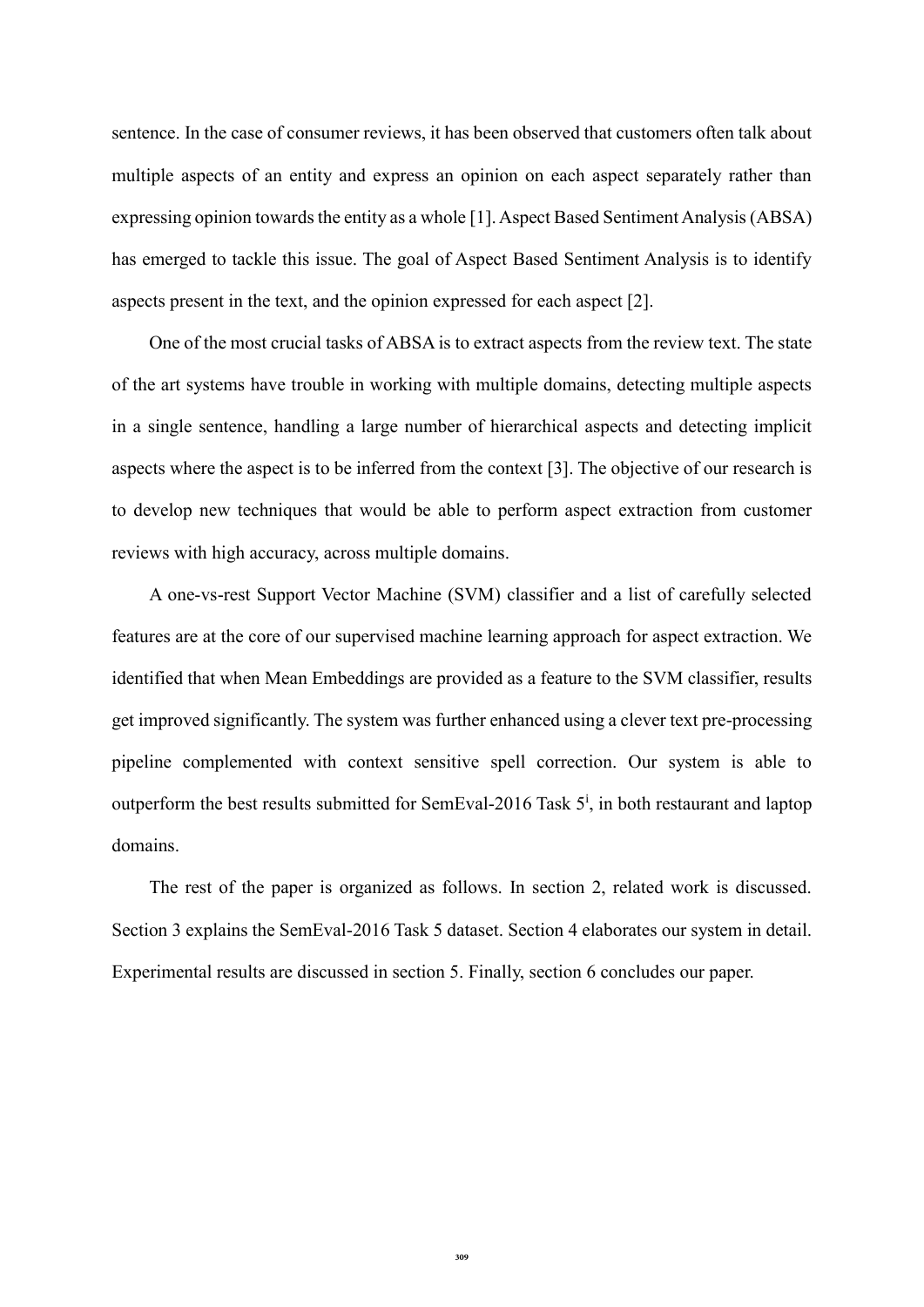#### 2. Related Work

Aspect extraction is an important and challenging task in sentiment analysis [4]. There is previous work on aspect extraction based on different approaches. Frequency based methods of aspect extraction consider frequent words likely to be aspects. Frequent nouns and noun phrases are considered as frequent words in this approach [3]. Hu and Liu [5] consider single nouns and compound nouns to be aspects. However, not each frequent word in a review sentence refers an aspect, thus this assumption leads to low accuracies in the aspect extraction process.

Syntax-based methods for aspect extraction use syntactical relations between a sentiment word and the aspect it is about. The ability to find low frequent aspects is an advantage in this approach. Still, to have a good recall, many grammatical relations needed to be found. To address this challenge, the double propagation algorithm is used by Qiu et al. [6] and Zhang et al. [7]. Yet, the presence of implicit aspects is not addressed in this approach.

It has been observed that machine learning approaches have excelled in aspect extraction task in the recent literature [3]. Many supervised classifiers have been used for aspect extraction in the literature [8].

Hercig et al. [9] present a system that uses a maximum entropy classifier for aspect category detection. The system is fed in with a massive number of features in order to get competitive results. These features are categorized under semantic, constrained and unconstrained features. However, despite using many features, this classifier was not able to outrank the best performing systems at SemEval-2016 Task 5. It is observed that most of the best performing supervised machine learning models use SVM [10].

In contrast to the supervised machine learning methods, Toh et al. [11] presented a hybrid approach, which uses deep learning techniques along with a binary classifier<sup>ii</sup>. The model has been evaluated with restaurant-domain and laptop-domain datasets of SemEval-2016 Task 5. This model has achieved the best score in the SemEval-2016 Task 5, with an F1 score of 0.7303

**310**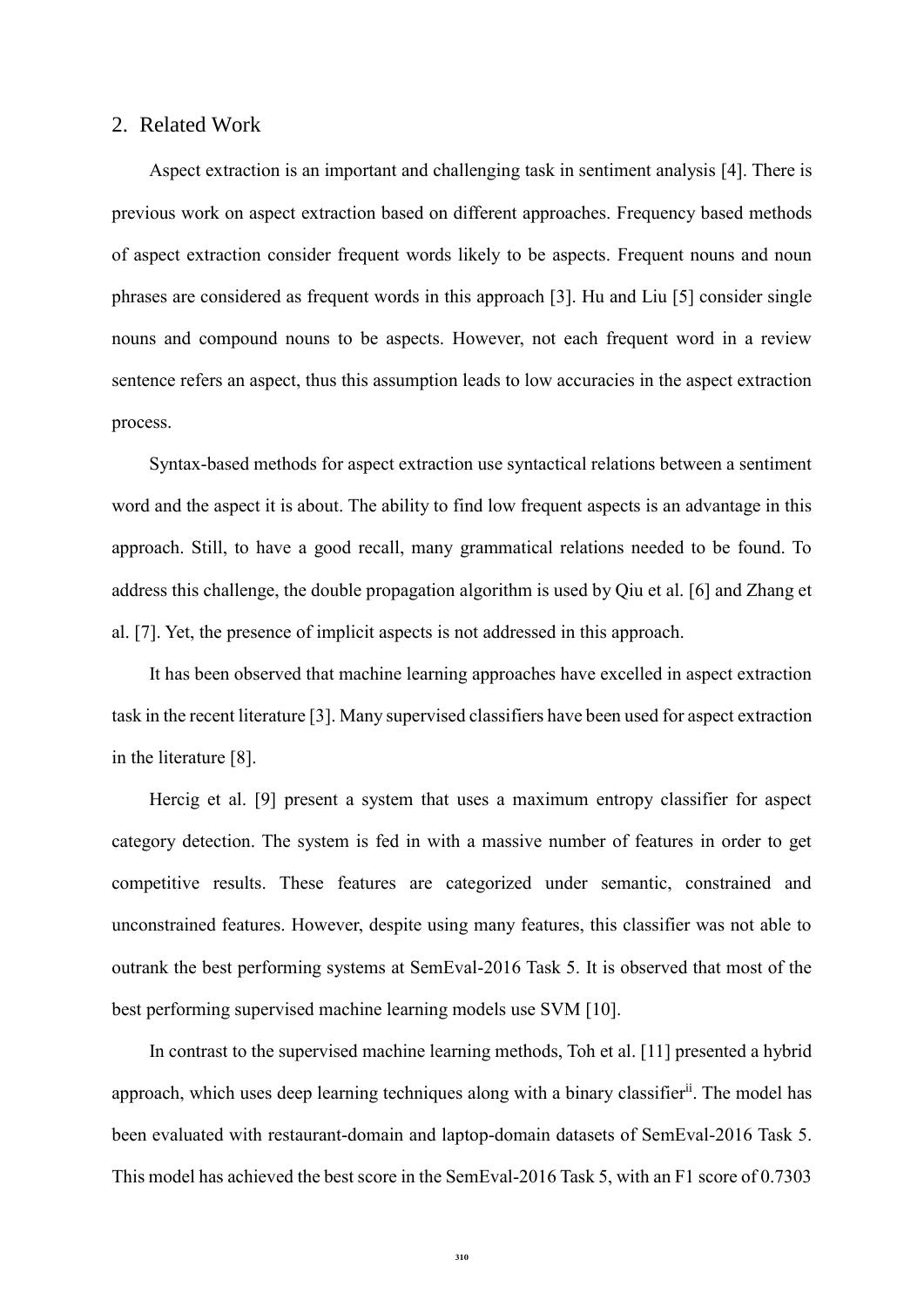for restaurant domain and 0.5194 for the laptop domain. We consider these results as our benchmark results. We try to outperform this complex system using a simple SVM combined with carefully crafted features.

#### 3. SemEval-2016 Task 5 Dataset

The existence of a dataset such as the one provided by SemEval-2016 Task 5 provides a standardized evaluation technique to publish our results, and it can be compared fairly with other systems, which are evaluated on the same dataset. Previously many different researchers used various datasets in their publications, making it difficult to compare and contrast the techniques discussed. SemEval-2016 Task 5 consists of several subtasks and slots [12]. Our system focuses on Slot 1 - Aspect category identification in Subtask 1 - sentence level ABSA. Details of subtask 1 is as follows,

The task is to identify all opinion tuples when opinionated text is given about a target entity. Subtask 1 is composed of 3 slots.

- Slot 1 Aspect category: Identify entity E and attribute A pairs (denoted  $E#A$ ) in a given sentence. E and A are chosen from predefined entity types and attribute labels, respectively.
- Slot 2 Opinion target extraction: Extraction of expression used in the sentence to refer to the entity identified in E#A pair.
- Slot 3 Sentiment polarity: Identify polarity labels ("positive", "negative", "neutral") for each identified E#A pair.

Our goal is to identify all aspect categories mentioned in each sentence. SemEval-2016 Task 5 dataset of English reviews for restaurant (training: 2000, testing 676 sentences) and laptop (training: 2500, testing 808 sentences) domains are used to train our SVM classifier. Training sentences have been annotated for opinions with respective aspect category while taking the context of the whole review into consideration. The sentences are classified under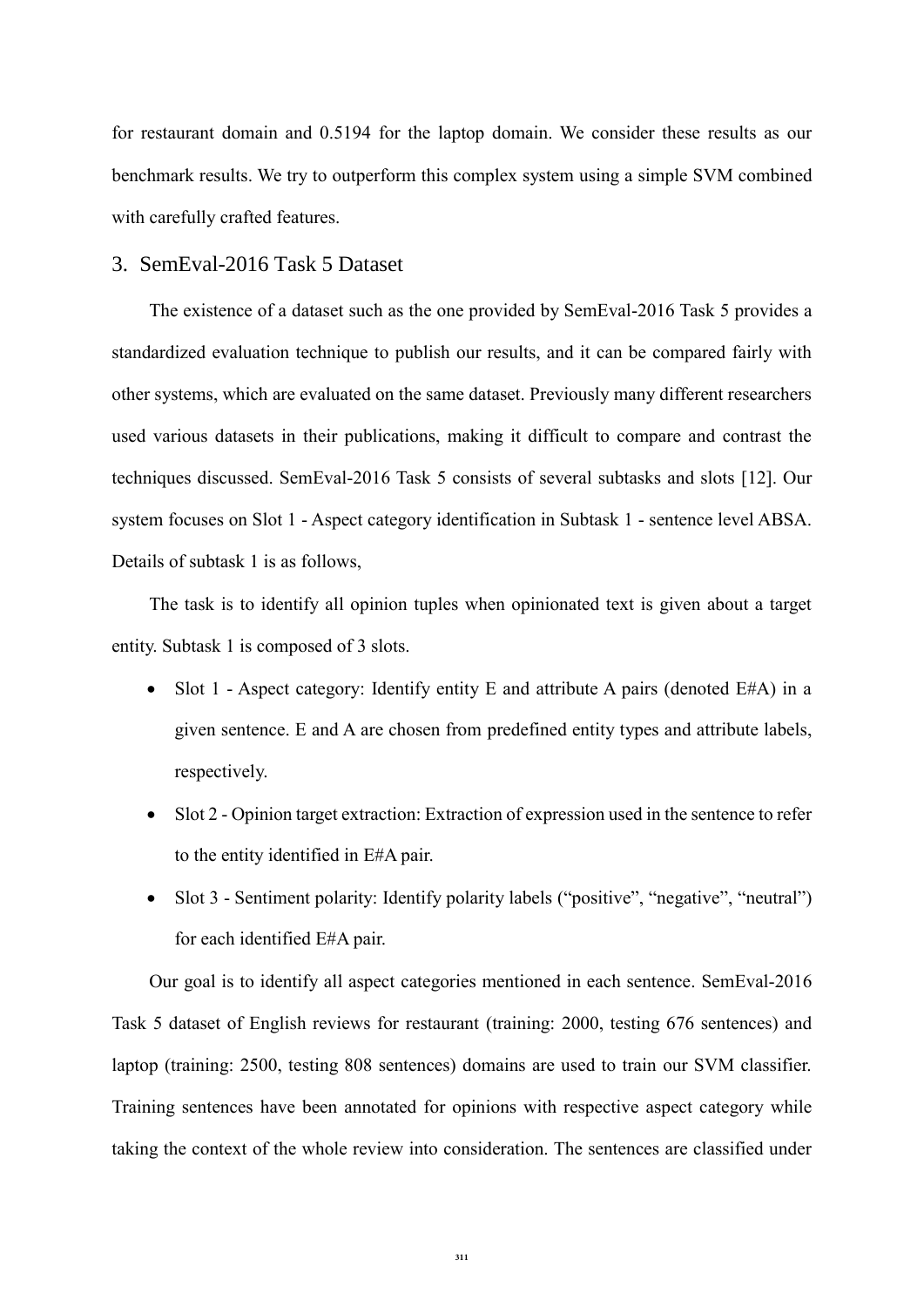12 and 81 classes in the restaurant and laptop domains, respectively.

## 4. System Description

In this section, we present our aspect extraction system. Our goal is to extract all the relevant aspect categories for a given sentence. We developed an SVM classifier for this task and evaluated its accuracy. The structure of our system is illustrated in [Figure 1.](#page-4-0)



**Aspect Category Predictions** 

Figure 1 System Structure

# <span id="page-4-0"></span>4.1 Preprocessing

The dataset is stripped out of unnecessary content such as HTML, and the encoding of text is corrected. The pipeline neutralizes incorrect consecutive letters in words entered due to the excitement of the reviewer (s.a "sooooo") as done by Machácek [13].

We then present the sentences for spell correction. Both isolated wordin and context sensitive spell correction<sup>iv</sup> were experimented with. We observed that context sensitive spell correction performs far superior than isolated word spell correction. For example, consider the sentence "I lve in the neightborhood and lve their piza". Individual word spell correction corrected both occurrences of "lve" by "live" where context sensitive spell correction replaces the first "lve" by "live" and the second "lve" by "love".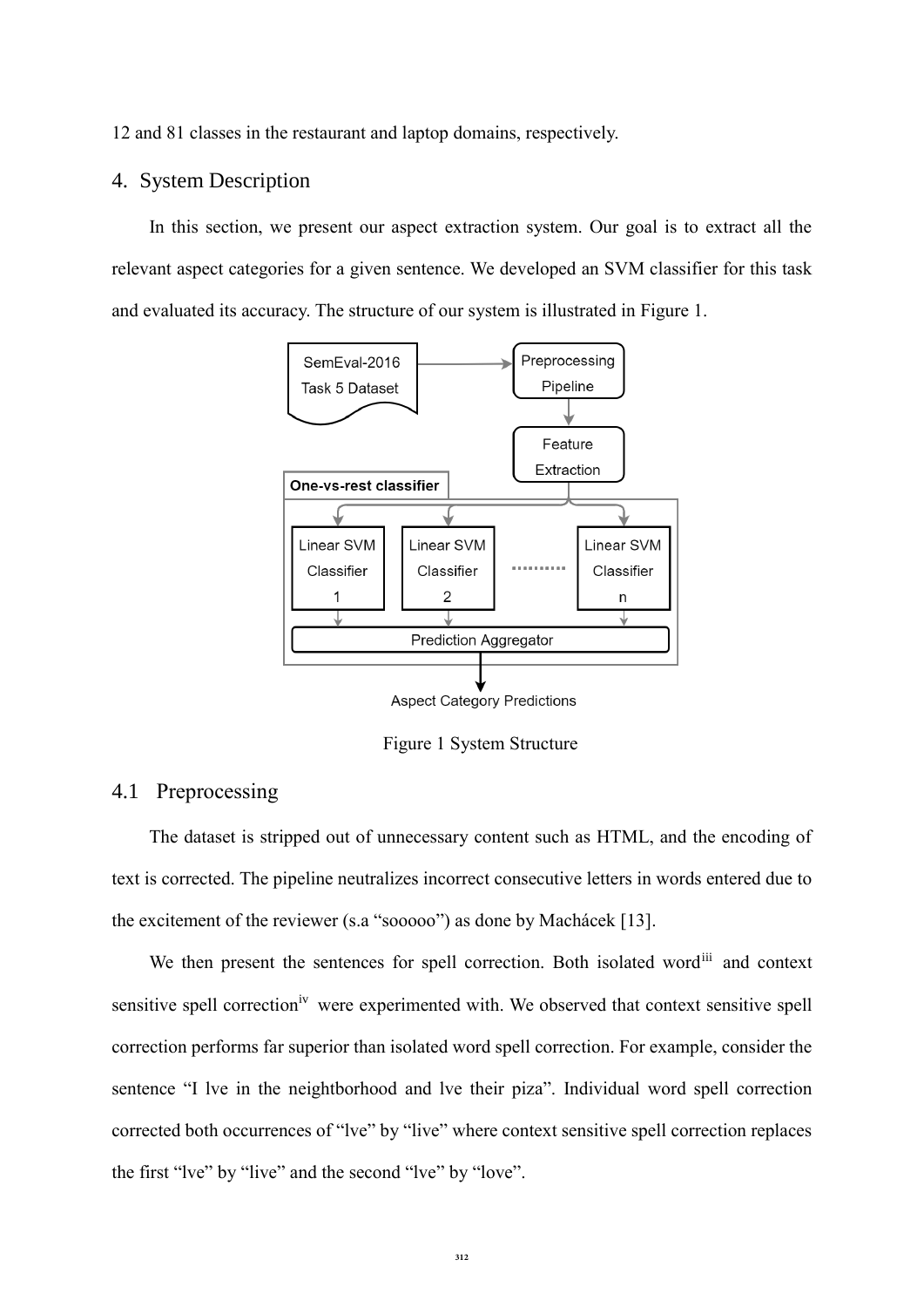The reason to specifically use this service is that Bing spell check  $API<sup>iv</sup>$  provides correct context sensitive spell correction via machine learning and a statistical machine translation based on a highly contextual algorithm.

After the spell correction, English concatenations present in the sentences were expanded (i.e. 'can't' become 'cannot'). Punctuations present in the data were removed and all symbols were replaced with their word meanings using regular expressions (i.e. - % will be replaced using percent). Moreover, all occurrences of numerical prices and "\$" symbols are replaced with a price indicator word. Finally, we remove commonly occurring English articles such as "a" and "an" from the text. Converting all the characters to lowercase is not performed at the preprocessing stage since text features such as Named Entities are case sensitive. However, when creating the lemmatized bag of words, the text is lowercased.

# 4.2 Features

The SVM classifier requires informative and effective features to improve the results. We came up with following features, which were extracted from the preprocessed text to train and test the SVM classifier. We identified some of these features from recent publications made on SemEval-2016 Task 5. Moreover, we introduce some of our own features, which were not tried out in previous studies for aspect extraction.

Shown below is the feature combination that contributed to the best F1 score of the SVM classifier according to 5-fold cross validation. The last 3 features on the list are newly introduced.

#### 4.2.1 Lemmatized bag of words

Used Stanford CoreNLP $v$  to tokenize the text, and the stop words were removed. Then the tokens were lemmatized and were provided as a feature to the SVM. UWB system [9] and BUTknot system [13] at SemEval-2016 have lemmatized the text in a similar manner. Lemmatized bag of words is the base feature of our system.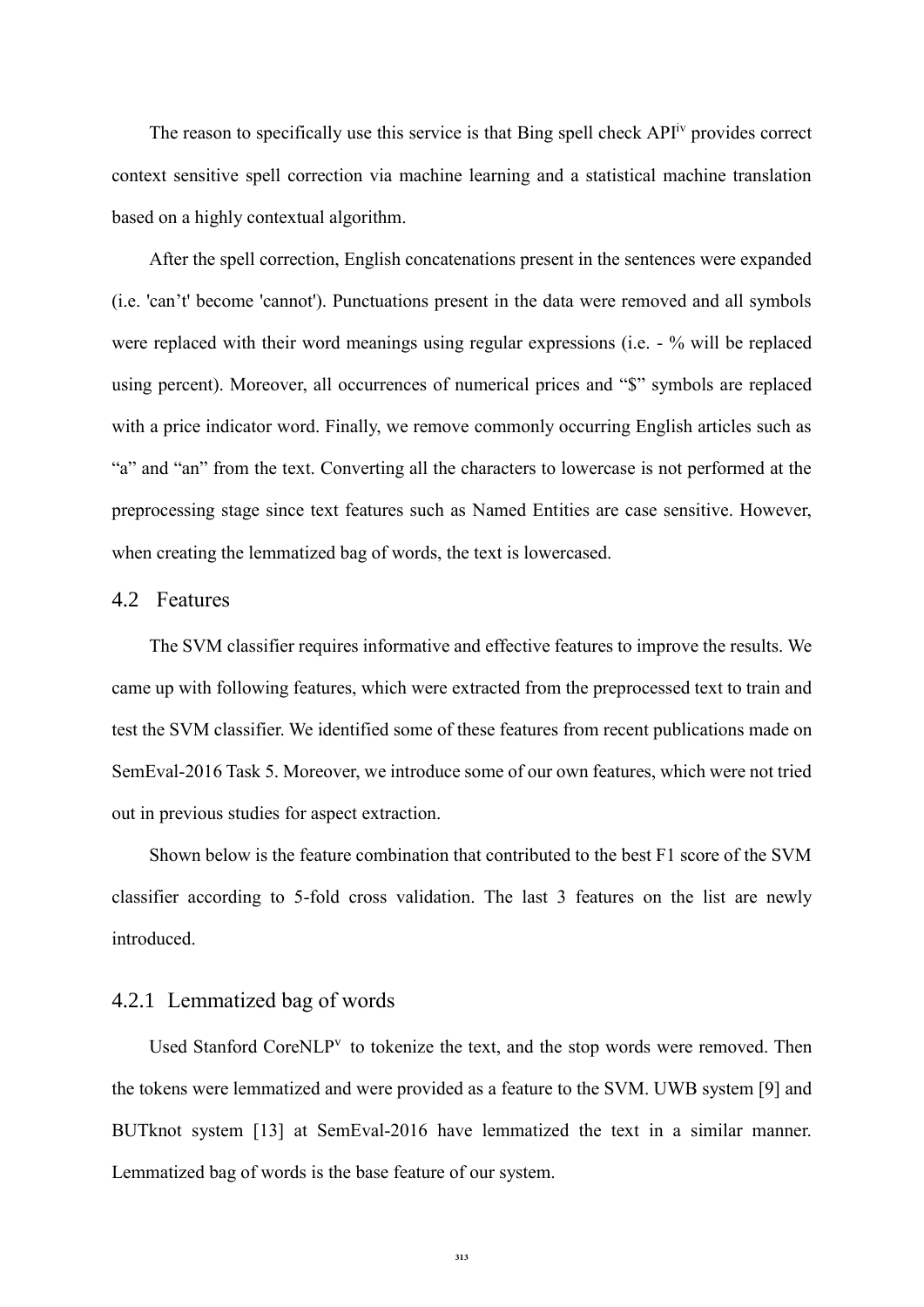#### 4.2.2 Custom built word lists

Restaurant domain - We manually compiled a collection of restaurant food and drink names. The food name list contains 1302 items and the drinks list consists of 1400 items.

Laptop domain - We built a collection of laptop manufacturer names, operating systems, processors, display resolutions, CPU quality, hard disks and laptop model series.

Custom word lists were used in past research and could be observed in the BUTknot system [13] at SemEval-2016.

## 4.2.3 Opinion target annotations

We extracted the opinion targets that were annotated in the training dataset. Lemmatized opinion targets were fed as a feature to the SVM with the respective category of the opinion target. BUTknot system [13] at SemEval-2016 has taken a similar approach.

#### 4.2.4 Frequent words per category based on tf-idf score

We built a custom list of frequent words per category in the laptop domain. UWB system [9] at SemEval-2016 has implemented this feature in their approach. We used equation (3) to extract most important words for each of the categories and manually filtered noise words such as stop words and numbers. We created a document per category by combining all the sentences belonging to a particular aspect category together.

$$
tf(word, category) = \frac{f_w}{n_w} (1)
$$
  

$$
idf(word, categories) = \log(\frac{c_n}{1+c_w}) (2)
$$

 $tf - idf$  (word, category) =  $tf$  (word, category) \* idf (word, categories) (3) Where,

tf - term frequency score of a word in a given category

idf - inverse document frequency score of a given word among the categories

 $f_w$  - number of times a given word appears in a category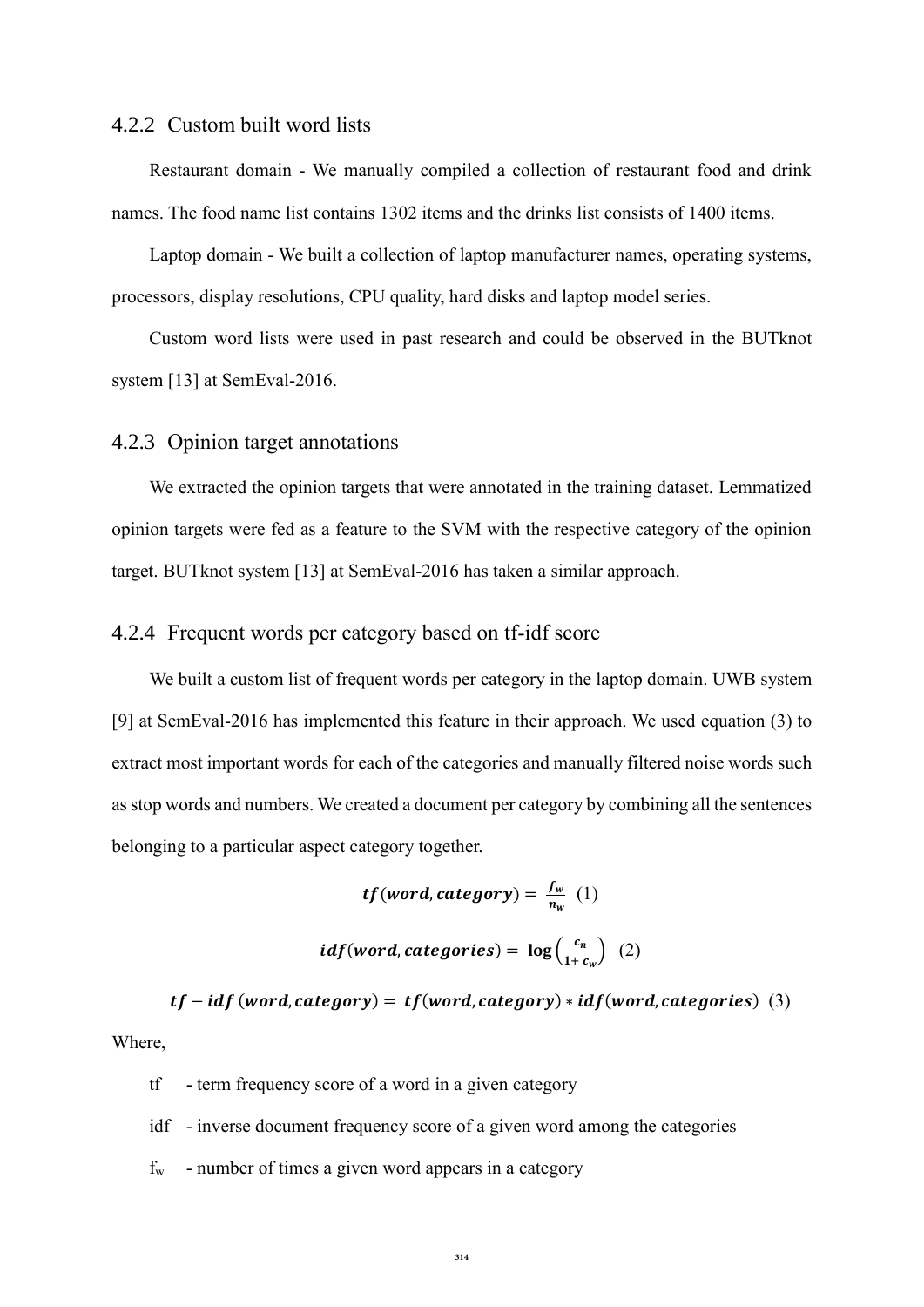- n<sup>w</sup> total number of words in the category
- $c_n$  total number of categories
- $c_w$  number of categories containing the given word

#### 4.2.5 Presence of price in the text

Presence of price in numeric form in the raw text is fed as a feature. This feature is important to distinguish the price aspect of the respective entities. BUTknot system [13] at SemEval-2016 has presented similar feature in their approach.

# 4.2.6 Presence of exclamation mark in the text

Use of exclamation mark to express excitement is used as a feature. UWB system [9] at SemEval-2016 has used this feature in their approach.

#### 4.2.7 Bag of five words at the end of sentence

The last five words of a sentence excluding stop words are fed as a feature to the SVM. UWB system [9] at SemEval-2016 has incorporated this feature in their classifier.

## 4.2.8 Named Entity Recognition (NER)

Indicated the presence of a person, organization, product or location in the text as a feature. SpaCy<sup>vi</sup> was used for NER extraction. Saias system [14] has used a similar feature to extract opinion target expression for SemEval-2015 Task 12. Ahiladas et al. [15] have used NER to extract food names in their Ruchi system [15]. IIT-TUDA at SemEval-2016 Task 5 by Kumar et al. [16] has also used NER for opinion target extraction. In contrast, we provided the extracted NER tags as direct features to the SVM classifier.

# 4.2.9 Head Nouns

We extract the head noun per sentence phrase, therefore a given sentence with more than one phrase would contain multiple head nouns. Part of speech (POS) tag is considered to select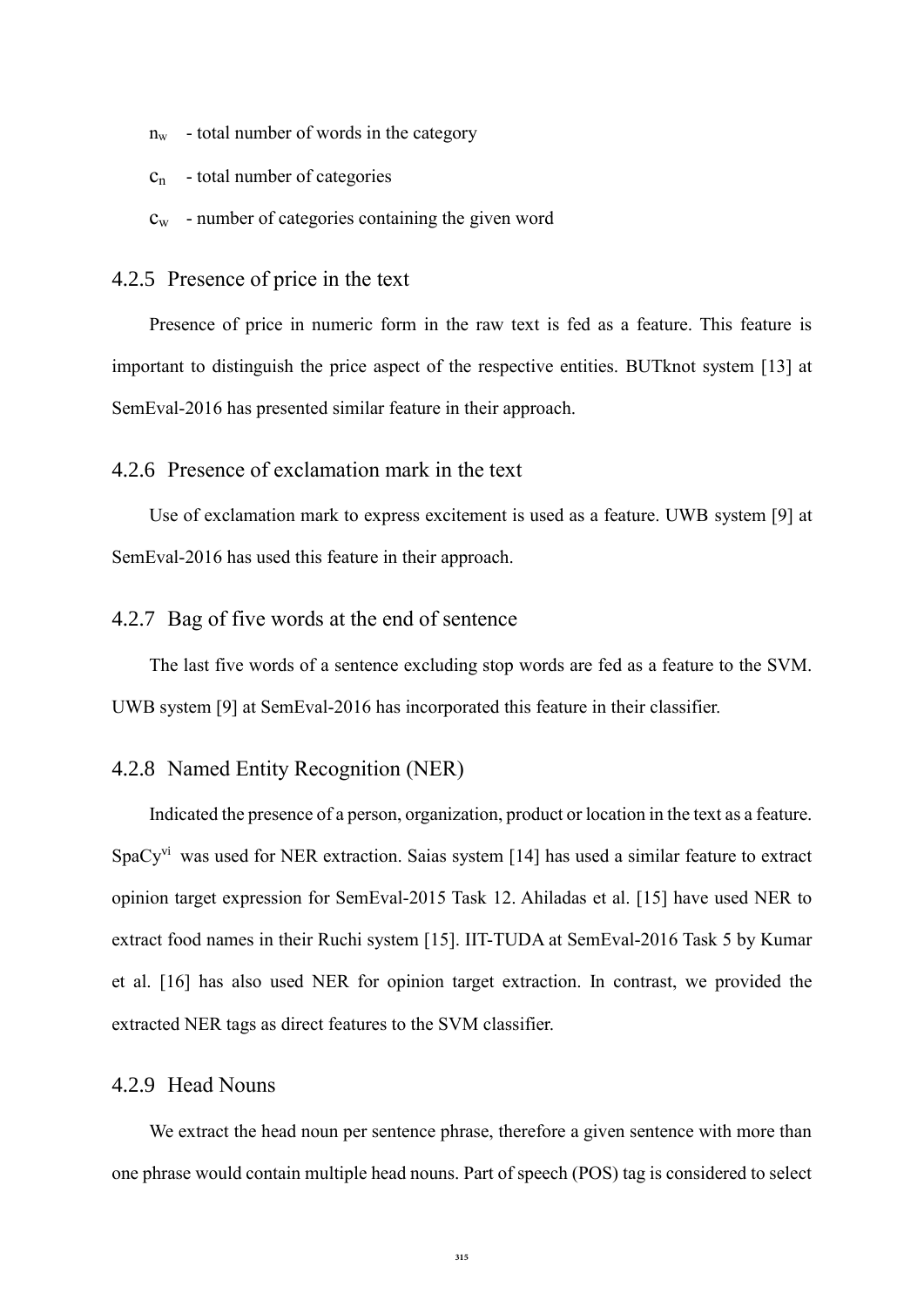a noun. Stanford CoreNLP<sup>V</sup> is used to parse the sentences and obtain POS tags of the words. Singular noun (NN), plural noun (NNS), proper noun (NNP), plural proper noun (NNPS) POS tags are considered when extracting nouns. If multiple nouns are present in the same sentence phrase, rightmost noun is selected as the head noun. Presence of each extracted head noun is presented to the SVM as a feature. Therefore, a feature is introduced to the SVM for each head noun identified.

This feature is not observed in past research. Instead, in past research, a single head noun per sentence has been used. For example, UWB system [9] at SemEval-2016 Task 5 has incorporated Bag of head words as a feature to their classifier. They have used the head of the sentence parse tree as the headword. Consider the sentence "The food was well prepared and the service impeccable". The word "food" is the head of the sentence parse tree and thus considered as the head noun of the sentence. However, our approach would pick up both "food" and "service" words from the separate sentence phrases of the sentence. This helps to capture multiple features describing multiple aspect categories present in a single sentence. We found that getting the head of the sentence from the sentence parse tree does not always provide correct head word as seen in the ablation results by Toh et al. [11].

## 4.2.10 Mean Embedding using word2vec

Word embedding represents a class of techniques that represent individual words as realvalued vectors in predefined vector space. Word2vec is a group of related models that are used to produce word embeddings [17]. Mean embedding vector for each sentence was calculated using word2vec GoogleNews vector pre-trained model<sup>vii</sup> and used as a feature for the SVM. This feature was not used in past research in aspect extraction. Equation (4) can be used to obtain the mean embedding vector.

$$
MEV = \sum_{i=1}^{n} \frac{vec(word_i)}{n} \tag{4}
$$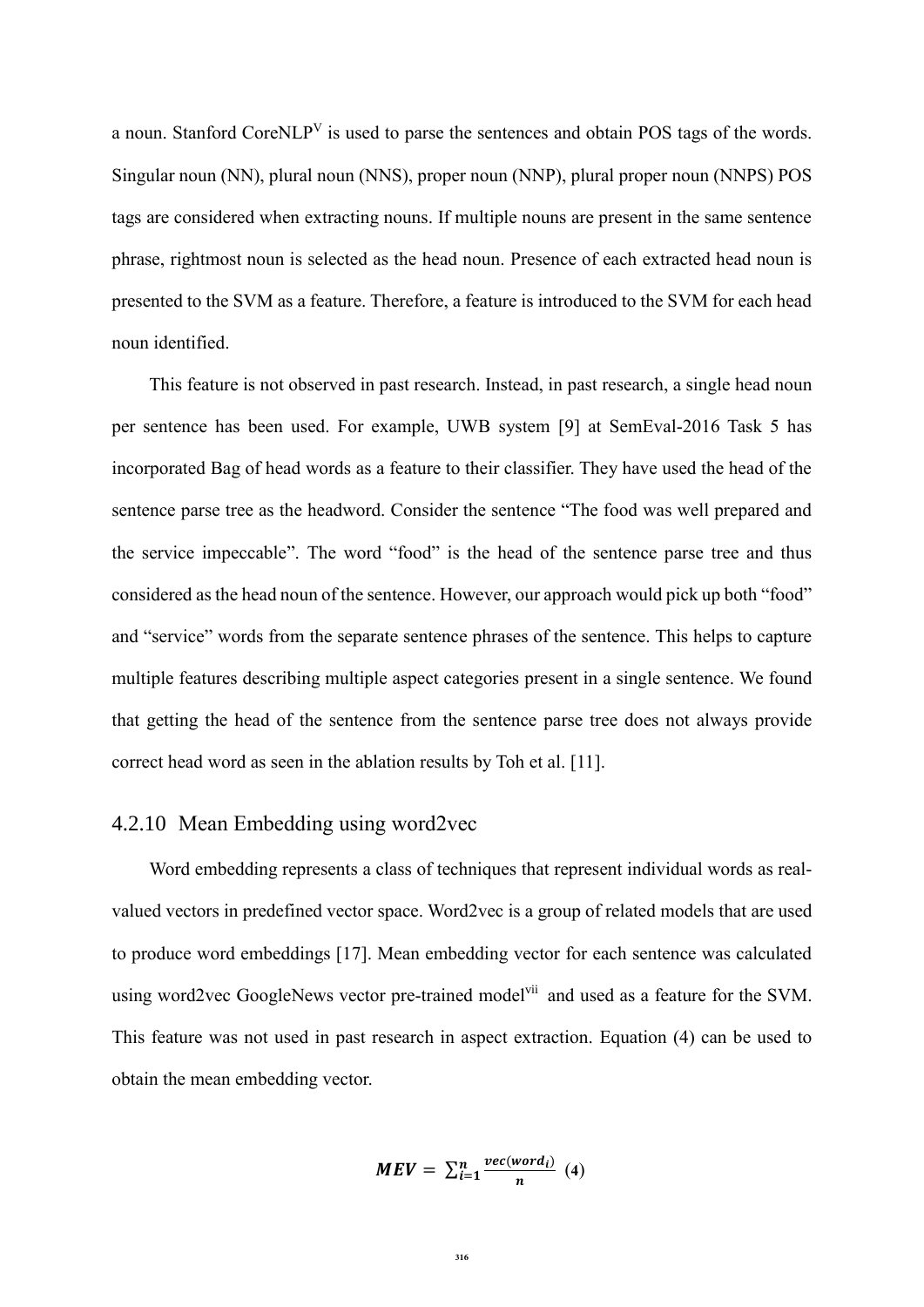Where,

MEV - Mean embedding vector

- $n$  Number of words in the sentence
- $vec(w)$  Embedding of word w

4.3 SVM classifier

$$
g(x) = w^T \phi(x) + b \quad (5)
$$

A Support Vector Machines (SVM) is a discriminative model used in machine learning. It uses the discriminant function shown in equation (5), where  $w$  is the weights vector,  $b$  is the bias, and  $\phi(x)$  denotes nonlinear mapping from input space to high-dimensional feature space.

The parameters  $w$  and  $b$  are learnt automatically on the training dataset based on the principle of maximized margin as indicated in (6).

$$
\min_{w,b} \frac{1}{2} W^T W + C \sum_{i=1}^N \xi_i \quad (6)
$$
  
s. t. 
$$
\begin{cases} y_i g(x_i) \ge 1 - \xi_i \\ \xi_i \ge 0, i = 1, ..., N \end{cases}
$$

where  $\xi_i$  denotes the slack variables and C is the penalty coefficient. Instead of solving this problem directly, it is converted to an equivalent quadratic optimization problem using Lagrange multipliers.

The training sample  $(\tilde{x}_i, y_i)$  is called a support vector when satisfying the Lagrange multiplier  $\alpha_i > 0$ . By introducing a kernel function, the discriminant function can be represented as in equation (7).

$$
g(x) = \sum_{i=1}^{\tilde{N}} \alpha_i y_i K(\tilde{x}_i, x) \quad (7)
$$

We used a one-vs-rest multi-label support vector machine classifier to classify the text into multiple categories. Therefore, in the restaurant domain, 12 classifiers were used and in the laptop domain, 81 SVM classifiers were used. A sentence may be categorized into multiple categories. We used cross-validation for selecting the optimal parameters of the classifier.

According to Joachims [18], most text categorization problems are linearly separable. Due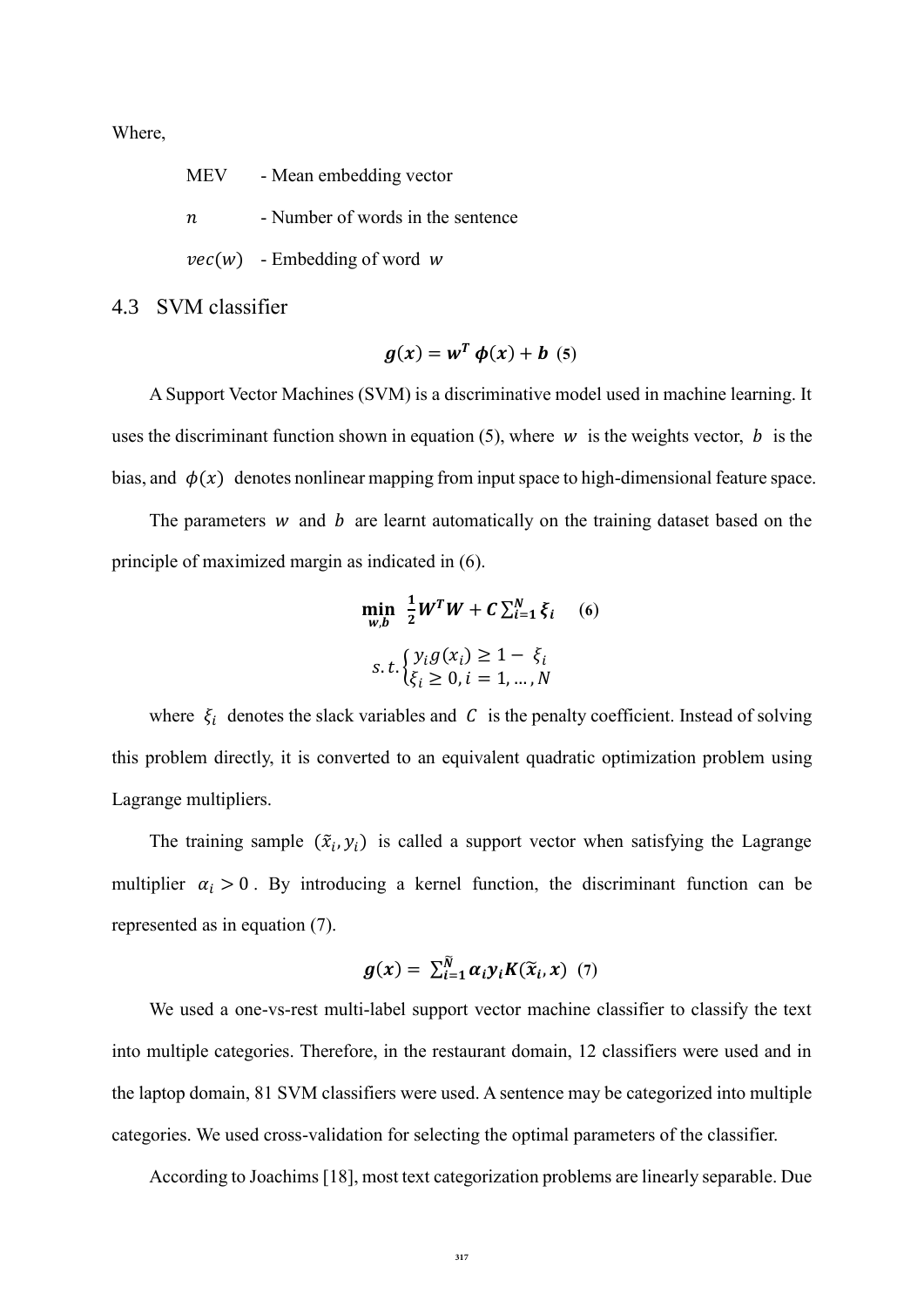to this reason and the higher dimensionality of the feature vectors, it was more suitable to use a linear kernel. Furthermore, training an SVM with a linear kernel is faster compared to other kernels and there is only one parameter (regularization parameter) to be optimized in the Linear SVM.

### 5. Experimental Results

[Table 1](#page-10-0) presents results of ablation experiments on the testing data of the two domains using the SVM classifier. It is evident that the Mean Embeddings feature contributes significantly to increase the accuracy of the system compared to other features in the two domains we considered.

<span id="page-10-0"></span>

| <b>Feature</b>       | <b>Restaurant F1</b> | <b>Laptop F1</b> |
|----------------------|----------------------|------------------|
| Lemmatization        | 0.6034               | 0.3731           |
| $+$ Exclamation mark | 0.6022               | 0.3712           |
| $+$ End words        | 0.6081               | 0.4146           |
| $+$ Named Entities   | 0.6111               | 0.4282           |
| $+$ Has price        | 0.6134               | 0.4255           |
| $+$ Term list        | 0.6692               | 0.4774           |
| + Head nouns         | 0.685                | 0.4906           |
| + Mean embeddings    | 0.7203               | 0.4991           |
| $+$ Preprocessing    | 0.7418               | 0.5221           |
| <b>Benchmark</b>     | 0.7303               | 0.5194           |

Table 1 Experimental Results for SVM

The benchmark system uses a complex hybrid model with Convolutional Neural Network (CNN) and Feedforward Neural Network(FNN), whereas we achieve better results using a simple SVM fed with clever features.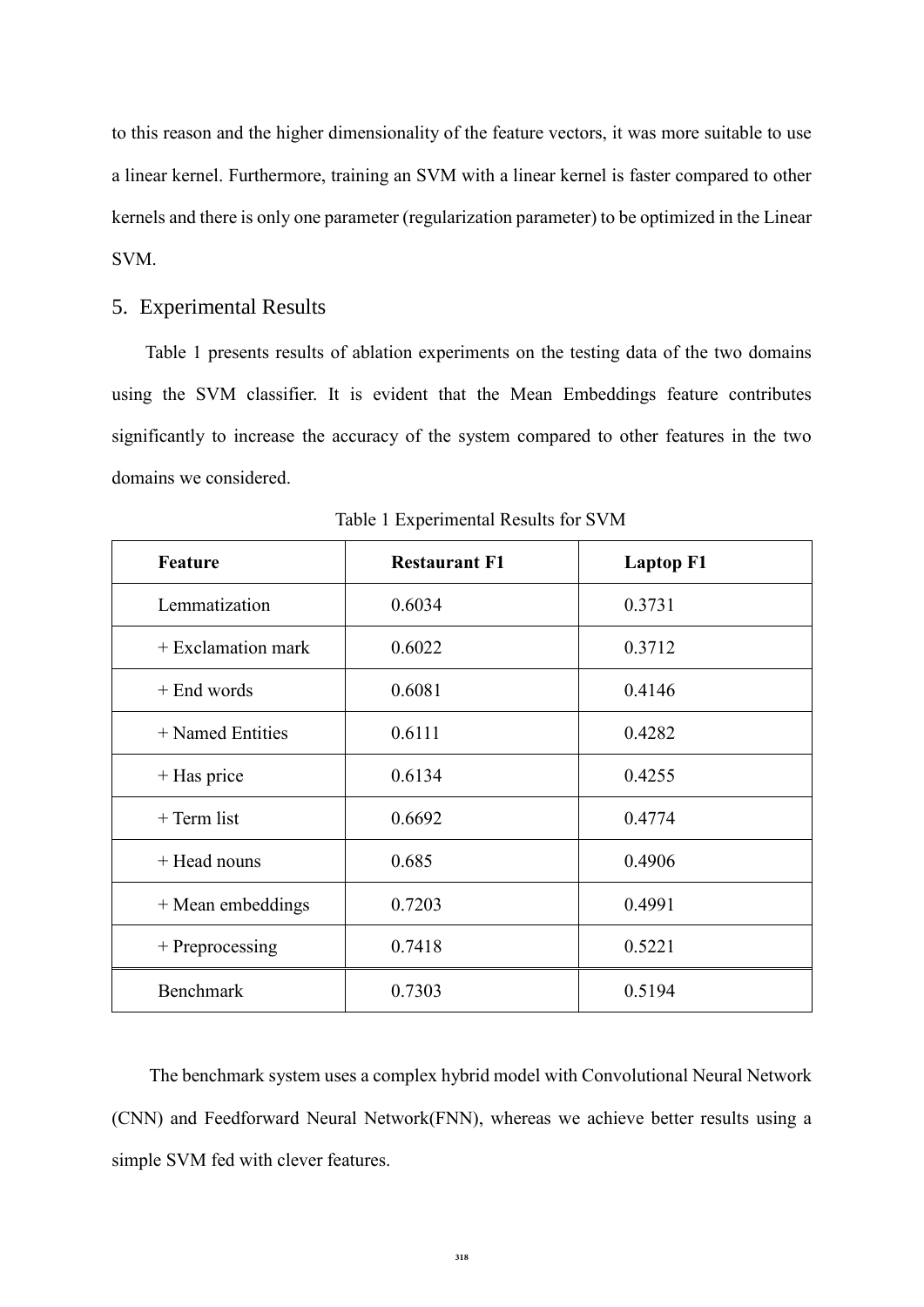Highlighting the significance of preprocessing for the features used with SVM, the F1 score drops to 0.7203 and 0.4991 in restaurant and laptop domain respectively without the preprocessing pipeline.

The inclusion of context sensitive spell correction during data preprocessing was not observed in past literature and we emphasize that context sensitive spell correction helps to perform more accurate aspect extraction. This is because customer reviews are written by laypeople, and reviews are often written using short-hand versions of words typed in a hurry using a mobile device. The final F1 result increased by 1.78% when isolated spell correction (0.7288) was replaced with context sensitive spell correction (0.7418) in the restaurant domain.

### 6. Conclusion

In this paper, we presented an effective SVM classifier that performs better than the stateof-the-art classifiers for aspect extraction. Moreover, we introduced a pre-processing pipeline to enhance the accuracy of the classifier. All features to the SVM classifier except the custom compiled lists can be automatically tuned for a new domain. We were able to outperform the best F1 score reported for the SemEval-2016 Task 5 in both restaurant and laptop domains using our classifier. We observed the use of deep learning for aspect extraction as an emerging trend in the field. Therefore, as future work we hope to perform more research on aspect extraction using deep learning techniques. Moreover, we would like to experiment the benefits of a hybrid classifier that uses deep learning and supervised machine learning.

#### References

- [1] B. Lu, M. Ott, C. Cardie and B. K. Tsou, "Multi-aspect sentiment analysis with topic models," in *Data Mining Workshops (ICDMW), 2011 IEEE 11th International Conference on*, 2011.
- [2] C. Lin and Y. He, "Joint sentiment/topic model for sentiment analysis," in *Proceedings of the 18th ACM conference on Information and knowledge*

**319**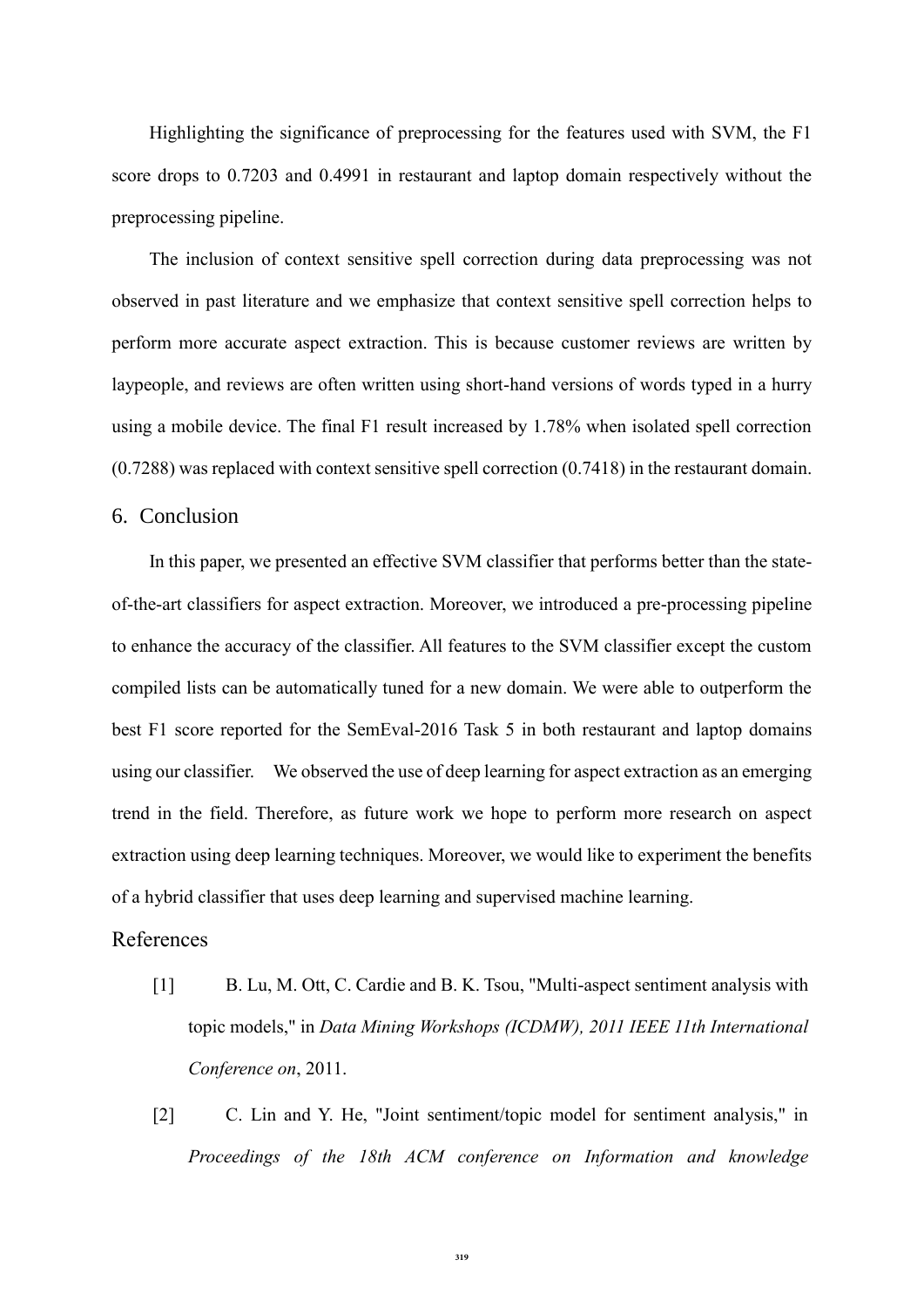*management*, 2009.

- [3] K. Schouten and F. Frasincar, "Survey on aspect-level sentiment analysis," *IEEE Transactions on Knowledge and Data Engineering,* vol. 28, pp. 813-830, 2016.
- [4] T. A. Rana and Y.-N. Cheah, "Aspect extraction in sentiment analysis: comparative analysis and survey," *Artificial Intelligence Review,* vol. 46, pp. 459- 483, 2016.
- [5] M. Hu and B. Liu, "Mining opinion features in customer reviews," in *AAAI*, 2004.
- [6] G. Qiu, B. Liu, J. Bu and C. Chen, "Expanding domain sentiment lexicon through double propagation.," in *IJCAI*, 2009.
- [7] L. Zhang, B. Liu, S. H. Lim and E. OB́rien-Strain, "Extracting and ranking product features in opinion documents," in *Proceedings of the 23rd international conference on computational linguistics: Posters*, 2010.
- [8] W. Medhat, A. Hassan and H. Korashy, "Sentiment analysis algorithms and applications: A survey," *Ain Shams Engineering Journal,* vol. 5, pp. 1093-1113, 2014.
- [9] T. Hercig, T. Brychc\́in, L. Svoboda and M. Konkol, "Uwb at semeval-2016 task 5: Aspect based sentiment analysis," in *Proceedings of the 10th international workshop on semantic evaluation (SemEval-2016)*, 2016.
- [10] B. Wang and M. Liu, *Deep Learning for Aspect-Based Sentiment Analysis,*  Stanford University report, https://cs224d. stanford. edu/reports/WangBo. pdf, 2015.
- [11] Z. Toh and J. Su, "NLANGP at SemEval-2016 Task 5: Improving Aspect Based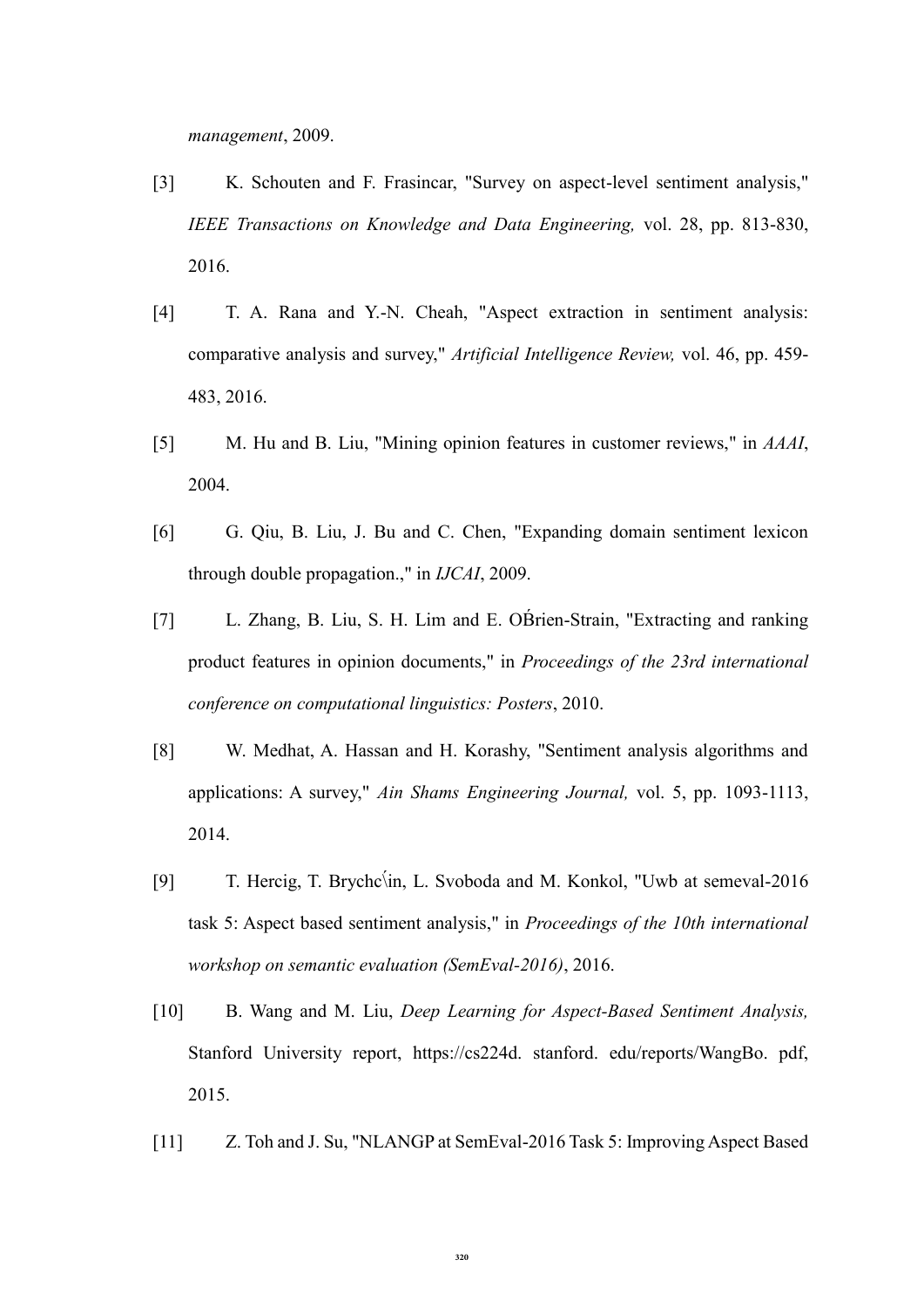Sentiment Analysis using Neural Network Features.," in *SemEval@ NAACL-HLT*, 2016.

- [12] M. Pontiki, D. Galanis, H. Papageorgiou, I. Androutsopoulos, S. Manandhar, M. AL-Smadi, M. Al-Ayyoub, Y. Zhao, B. Qin, O. De Clercq and others, "SemEval-2016 task 5: Aspect based sentiment analysis," in *ProWorkshop on Semantic Evaluation (SemEval-2016)*, 2016.
- [13] J. Machácek, "BUTknot at SemEval-2016 Task 5: Supervised Machine Learning with Term Substitution Approach in Aspect Category Detection.," in *SemEval@ NAACL-HLT*, 2016.
- [14] J. Saias, "Sentiue: Target and aspect based sentiment analysis in semeval-2015 task 12," in *Association for Computational Linguistics*, 2015.
- [15] B. Ahiladas, P. Saravanaperumal, S. Balachandran, T. Sripalan and S. Ranathunga, "Ruchi: Rating individual food items in restaurant reviews," in *12th International Conference on Natural Language Processing*, 2015.
- [16] A. Kumar, S. Kohail, A. Kumar, A. Ekbal and C. Biemann, "IIT-TUDA at SemEval-2016 Task 5: Beyond Sentiment Lexicon: Combining Domain Dependency and Distributional Semantics Features for Aspect Based Sentiment Analysis.," in *SemEval@ NAACL-HLT*, 2016.
- [17] T. Mikolov, K. Chen, G. Corrado and J. Dean, "Efficient estimation of word representations in vector space," *arXiv preprint arXiv:1301.3781,* 2013.
- [18] T. Joachims, "Text categorization with support vector machines: Learning with many relevant features," *Machine learning: ECML-98,* pp. 137-142, 1998.